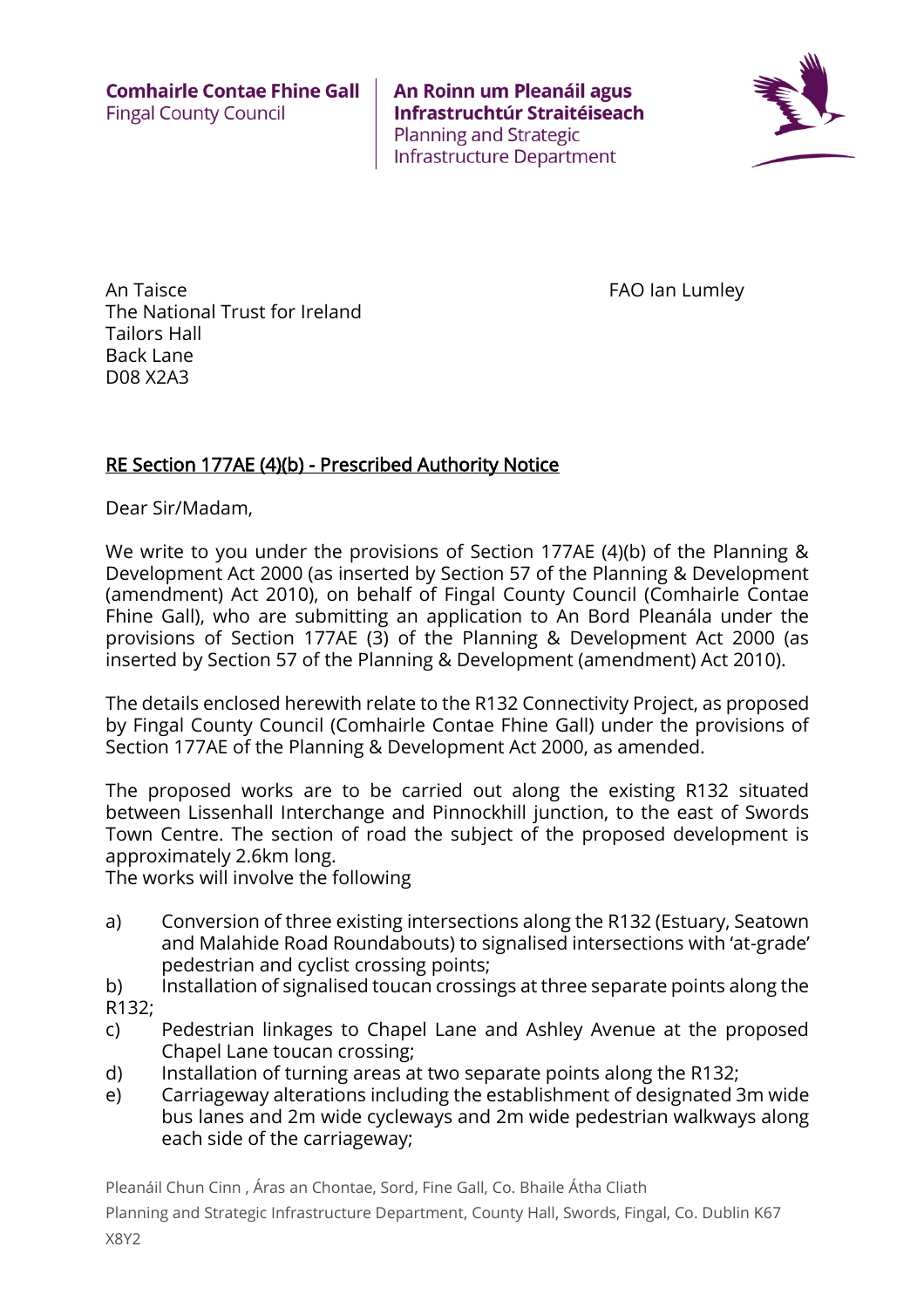- f) Reconfiguration of the Drynam Road arm of the Malahide Road Roundabout to link directly to Malahide Road as a one-way road;
- g) Construction of new bus stops on Malahide Road;
- h) Installation of a sub-surface attenuation system; and
- i) Landscaping and other ancillary works.

Submissions and observations with respect to the proposed works, if carried out, may be made in writing to An Bord Pleanála, 64 Marlborough Street, Dublin 1 before Wednesday 16th June 2021 at 12.30pm relating to

(i) The implications of the proposed developments for proper planning and sustainable development in the areas concerned,

(ii) The likely effects on the environment of the proposed developments, and (iii) The likely significant effects of the proposed developments on the European sites.

A person may question the validity of any such decision by the Board by way of an application for judicial review under Order 84 of the Rules of the Superior Courts (S.I. No. 15 of 1986) in accordance with Section 50 of the Planning and Development Act 2000, as amended.Practical information on the review mechanism can be accessed under the heading Publications – Judicial Review Notice on the Board's website www.pleanala.ie or on the Citizens information Service website www.citizensinformation.ie

Signed:

 $C_{\text{m}}\subset C_{\text{c}}$ 

Cian OCealleachair Senior Executive Engineer Planning & Strategic Infrastructure Department Fingal County Council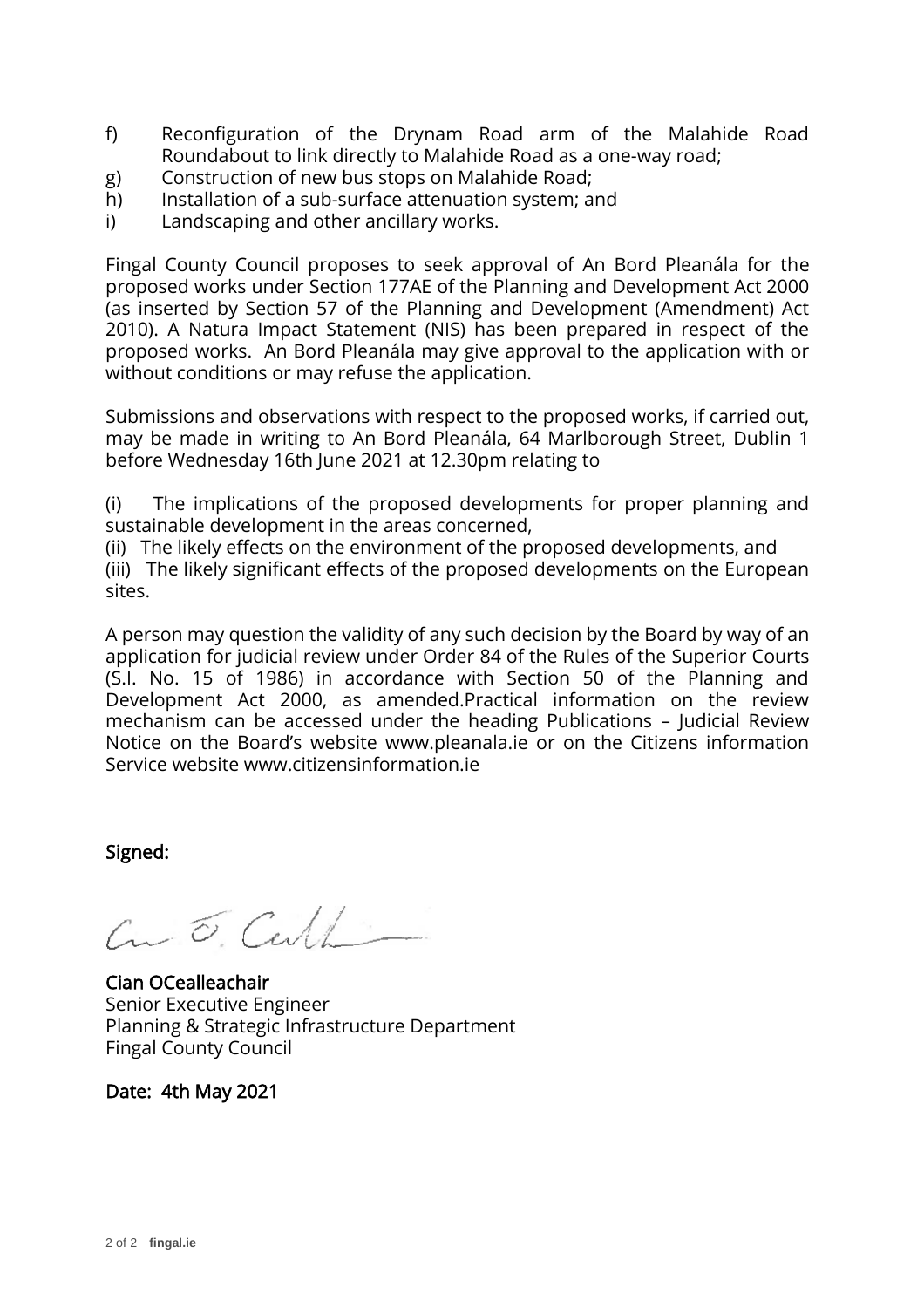

C.I.E. FAO : George Henry Property Department C.I.E. Group, Oriel Street, Dublin 1

### RE Section 177AE (4)(b) - Prescribed Authority Notice

Dear Sir/Madam,

We write to you under the provisions of Section 177AE (4)(b) of the Planning & Development Act 2000 (as inserted by Section 57 of the Planning & Development (amendment) Act 2010), on behalf of Fingal County Council (Comhairle Contae Fhine Gall), who are submitting an application to An Bord Pleanála under the provisions of Section 177AE (3) of the Planning & Development Act 2000 (as inserted by Section 57 of the Planning & Development (amendment) Act 2010).

The details enclosed herewith relate to the R132 Connectivity Project, as proposed by Fingal County Council (Comhairle Contae Fhine Gall) under the provisions of Section 177AE of the Planning & Development Act 2000, as amended.

The proposed works are to be carried out along the existing R132 situated between Lissenhall Interchange and Pinnockhill junction, to the east of Swords Town Centre. The section of road the subject of the proposed development is approximately 2.6km long.

The works will involve the following

- a) Conversion of three existing intersections along the R132 (Estuary, Seatown and Malahide Road Roundabouts) to signalised intersections with 'at-grade' pedestrian and cyclist crossing points;
- b) Installation of signalised toucan crossings at three separate points along the R132;
- c) Pedestrian linkages to Chapel Lane and Ashley Avenue at the proposed Chapel Lane toucan crossing;
- d) Installation of turning areas at two separate points along the R132;
- e) Carriageway alterations including the establishment of designated 3m wide bus lanes and 2m wide cycleways and 2m wide pedestrian walkways along each side of the carriageway;

Pleanáil Chun Cinn , Áras an Chontae, Sord, Fine Gall, Co. Bhaile Átha Cliath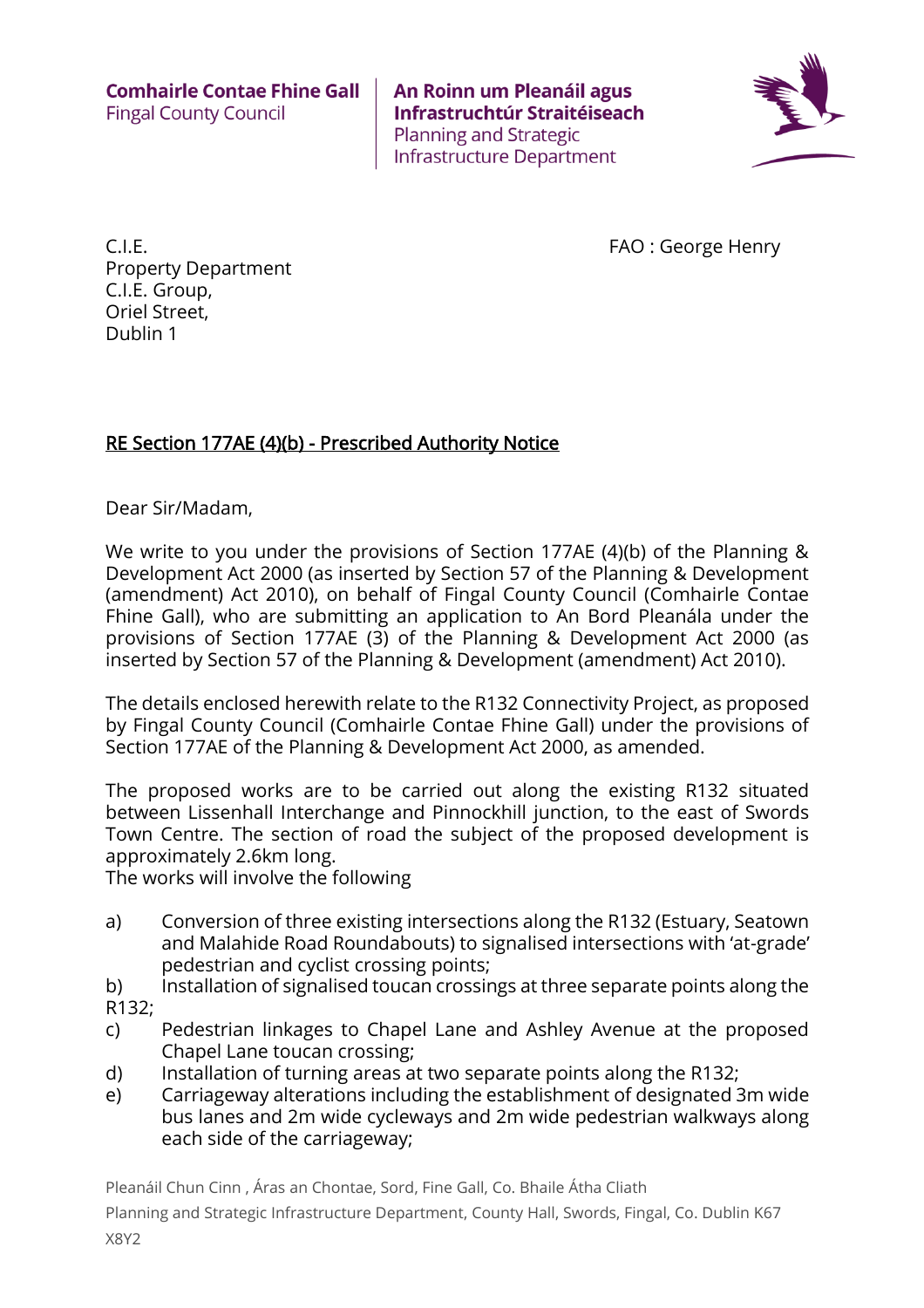- f) Reconfiguration of the Drynam Road arm of the Malahide Road Roundabout to link directly to Malahide Road as a one-way road;
- g) Construction of new bus stops on Malahide Road;
- h) Installation of a sub-surface attenuation system; and
- i) Landscaping and other ancillary works.

Submissions and observations with respect to the proposed works, if carried out, may be made in writing to An Bord Pleanála, 64 Marlborough Street, Dublin 1 before Wednesday 16th June 2021 at 12.30pm relating to

(i) The implications of the proposed developments for proper planning and sustainable development in the areas concerned,

(ii) The likely effects on the environment of the proposed developments, and (iii) The likely significant effects of the proposed developments on the European

sites.

A person may question the validity of any such decision by the Board by way of an application for judicial review under Order 84 of the Rules of the Superior Courts (S.I. No. 15 of 1986) in accordance with Section 50 of the Planning and Development Act 2000, as amended.

Practical information on the review mechanism can be accessed under the heading Publications – Judicial Review Notice on the Board's website www.pleanala.ie or on the Citizens information Service website www.citizensinformation.ie

Signed:

 $C_{1}$   $\sigma$ . Cull

Cian OCealleachair Senior Executive Engineer Planning & Strategic Infrastructure Department Fingal County Council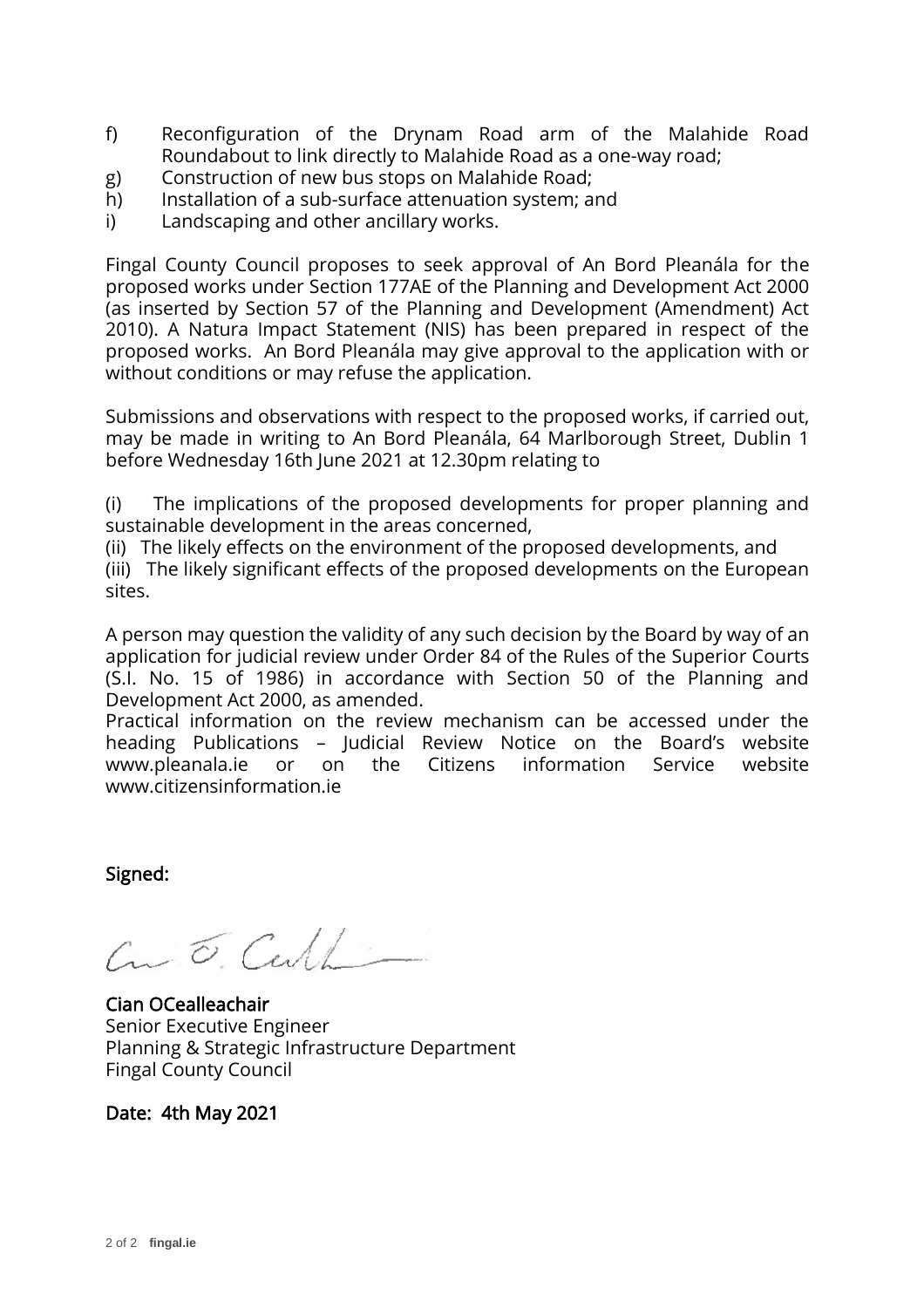

The Heritage Council **FAO:** Alison Harvey The Planning Officer Áras na hOidhreachta Church Lane Kilkenny R95 X264

### RE Section 177AE (4)(b) - Prescribed Authority Notice

Dear Sir/Madam,

We write to you under the provisions of Section 177AE (4)(b) of the Planning & Development Act 2000 (as inserted by Section 57 of the Planning & Development (amendment) Act 2010), on behalf of Fingal County Council (Comhairle Contae Fhine Gall), who are submitting an application to An Bord Pleanála under the provisions of Section 177AE (3) of the Planning & Development Act 2000 (as inserted by Section 57 of the Planning & Development (amendment) Act 2010).

The details enclosed herewith relate to the R132 Connectivity Project, as proposed by Fingal County Council (Comhairle Contae Fhine Gall) under the provisions of Section 177AE of the Planning & Development Act 2000, as amended.

The proposed works are to be carried out along the existing R132 situated between Lissenhall Interchange and Pinnockhill junction, to the east of Swords Town Centre. The section of road the subject of the proposed development is approximately 2.6km long.

The works will involve the following

a) Conversion of three existing intersections along the R132 (Estuary, Seatown and Malahide Road Roundabouts) to signalised intersections with 'at-grade' pedestrian and cyclist crossing points;

b) Installation of signalised toucan crossings at three separate points along the R132;

c) Pedestrian linkages to Chapel Lane and Ashley Avenue at the proposed Chapel Lane toucan crossing;

d) Installation of turning areas at two separate points along the R132;

e) Carriageway alterations including the establishment of designated 3m wide bus lanes and 2m wide cycleways and 2m wide pedestrian walkways along each side of the carriageway;

Pleanáil Chun Cinn , Áras an Chontae, Sord, Fine Gall, Co. Bhaile Átha Cliath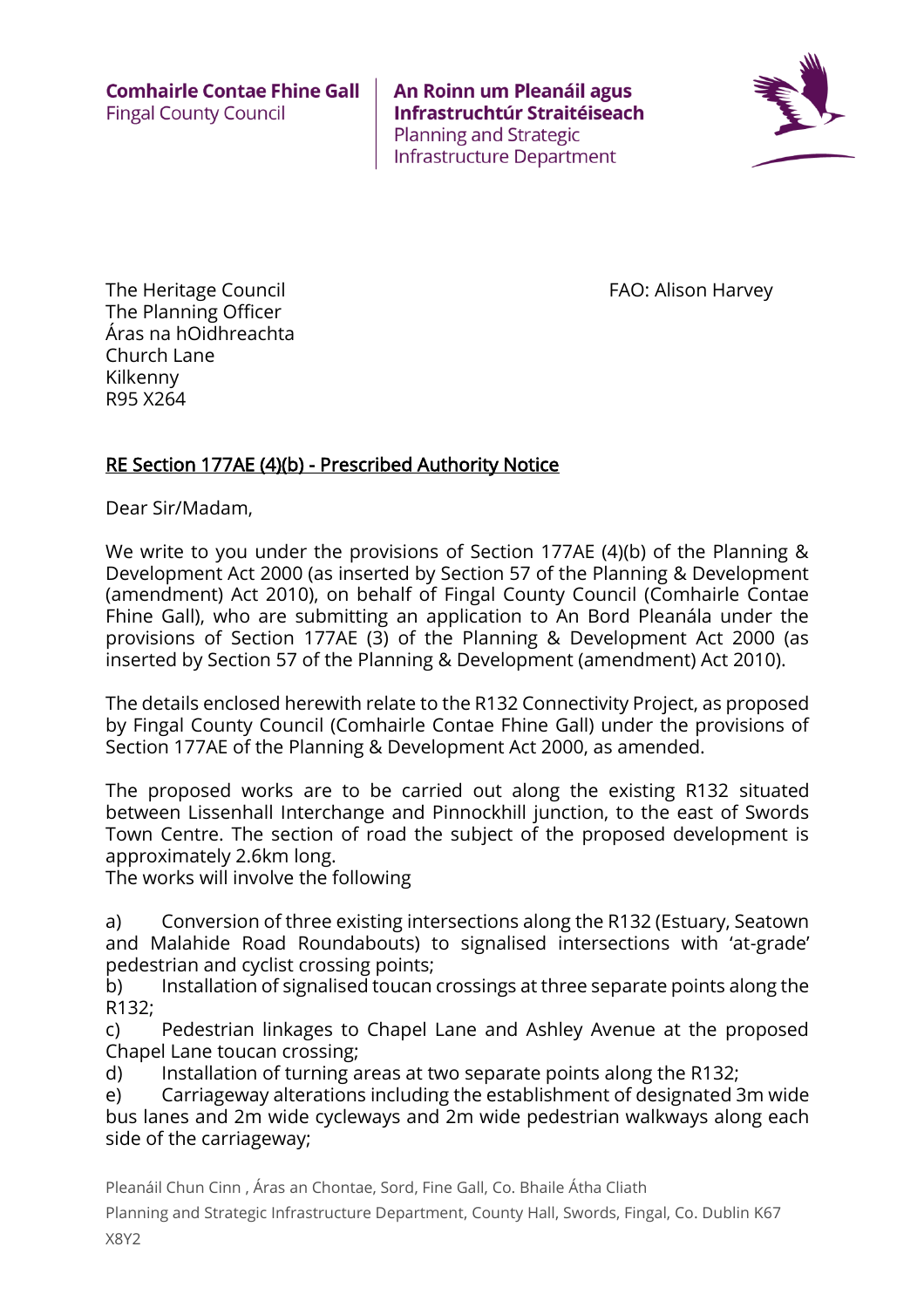f) Reconfiguration of the Drynam Road arm of the Malahide Road Roundabout to link directly to Malahide Road as a one-way road;

- g) Construction of new bus stops on Malahide Road;
- h) Installation of a sub-surface attenuation system; and
- i) Landscaping and other ancillary works.

Fingal County Council proposes to seek approval of An Bord Pleanála for the proposed works under Section 177AE of the Planning and Development Act 2000 (as inserted by Section 57 of the Planning and Development (Amendment) Act 2010). A Natura Impact Statement (NIS) has been prepared in respect of the proposed works. An Bord Pleanála may give approval to the application with or without conditions or may refuse the application.

Submissions and observations with respect to the proposed works, if carried out, may be made in writing to An Bord Pleanála, 64 Marlborough Street, Dublin 1 before Wednesday 16th June 2021 at 12.30pm relating to

(i) The implications of the proposed developments for proper planning and sustainable development in the areas concerned,

(ii) The likely effects on the environment of the proposed developments, and

(iii) The likely significant effects of the proposed developments on the European sites.

A person may question the validity of any such decision by the Board by way of an application for judicial review under Order 84 of the Rules of the Superior Courts (S.I. No. 15 of 1986) in accordance with Section 50 of the Planning and Development Act 2000, as amended.

Practical information on the review mechanism can be accessed under the heading Publications – Judicial Review Notice on the Board's website www.pleanala.ie or on the Citizens information Service website www.citizensinformation.ie

Signed:

 $c_{\mu} \tilde{c}$ , Carl

Cian OCealleachair Senior Executive Engineer Planning & Strategic Infrastructure Department Fingal County Council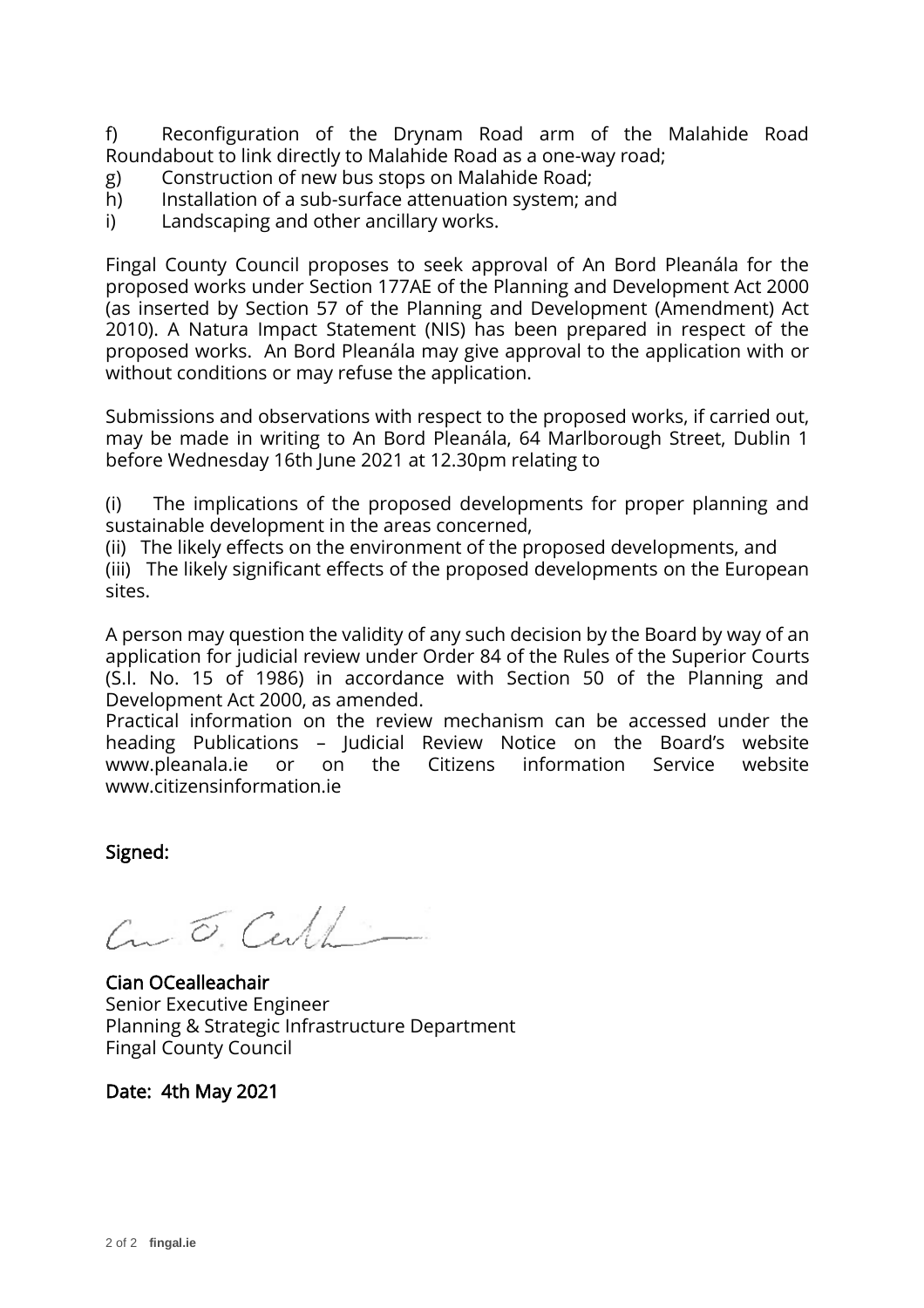

Minister for the Environment, Climate & Communications Department of the Environment, Climate and Communications, 29-31 Adelaide Road, Dublin 2,

D02 X285

# RE Section 177AE (4)(b) - Prescribed Authority Notice

Dear Minister ,

We write to you under the provisions of Section 177AE (4)(b) of the Planning & Development Act 2000 (as inserted by Section 57 of the Planning & Development (amendment) Act 2010), on behalf of Fingal County Council (Comhairle Contae Fhine Gall), who are submitting an application to An Bord Pleanála under the provisions of Section 177AE (3) of the Planning & Development Act 2000 (as inserted by Section 57 of the Planning & Development (amendment) Act 2010).

The details enclosed herewith relate to the R132 Connectivity Project, as proposed by Fingal County Council (Comhairle Contae Fhine Gall) under the provisions of Section 177AE of the Planning & Development Act 2000, as amended.

The proposed works are to be carried out along the existing R132 situated between Lissenhall Interchange and Pinnockhill junction, to the east of Swords Town Centre. The section of road the subject of the proposed development is approximately 2.6km long.

The works will involve the following

- a) Conversion of three existing intersections along the R132 (Estuary, Seatown and Malahide Road Roundabouts) to signalised intersections with 'at-grade' pedestrian and cyclist crossing points;
- b) Installation of signalised toucan crossings at three separate points along the R132;
- c) Pedestrian linkages to Chapel Lane and Ashley Avenue at the proposed Chapel Lane toucan crossing;
- d) Installation of turning areas at two separate points along the R132;
- e) Carriageway alterations including the establishment of designated 3m wide bus lanes and 2m wide cycleways and 2m wide pedestrian walkways along each side of the carriageway;
- f) Reconfiguration of the Drynam Road arm of the Malahide Road Roundabout to link directly to Malahide Road as a one-way road;

Pleanáil Chun Cinn , Áras an Chontae, Sord, Fine Gall, Co. Bhaile Átha Cliath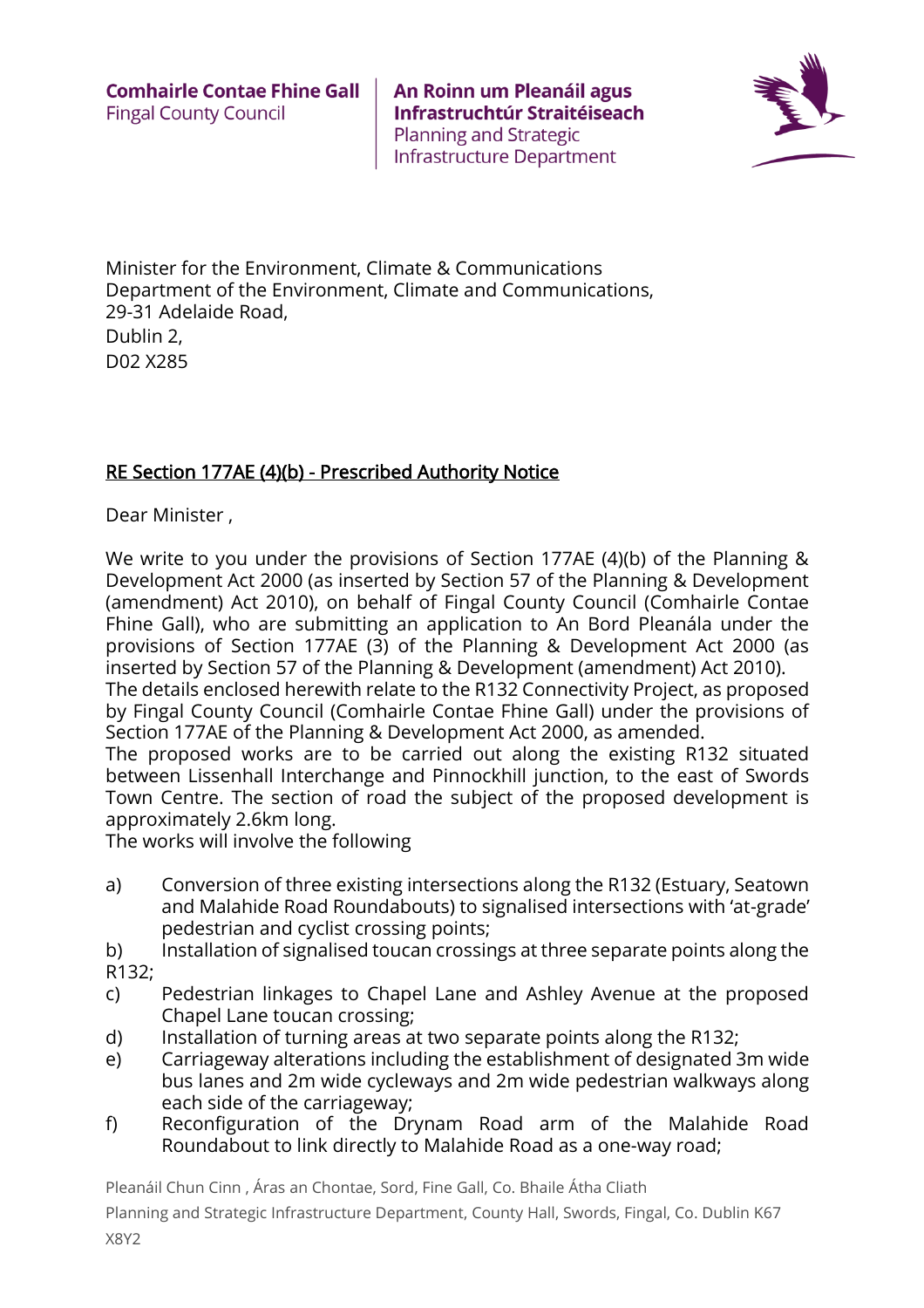- g) Construction of new bus stops on Malahide Road;
- h) Installation of a sub-surface attenuation system; and
- i) Landscaping and other ancillary works.

Submissions and observations with respect to the proposed works, if carried out, may be made in writing to An Bord Pleanála, 64 Marlborough Street, Dublin 1 before Wednesday 16th June 2021 at 12.30pm relating to

(i) The implications of the proposed developments for proper planning and sustainable development in the areas concerned,

(ii) The likely effects on the environment of the proposed developments, and (iii) The likely significant effects of the proposed developments on the European sites.

A person may question the validity of any such decision by the Board by way of an application for judicial review under Order 84 of the Rules of the Superior Courts (S.I. No. 15 of 1986) in accordance with Section 50 of the Planning and Development Act 2000, as amended.

Practical information on the review mechanism can be accessed under the heading Publications – Judicial Review Notice on the Board's website www.pleanala.ie or on the Citizens information Service website www.citizensinformation.ie

Signed:

 $C_{\textrm{m}}\circ C_{\textrm{c}}$ 

Cian OCealleachair Senior Executive Engineer Planning & Strategic Infrastructure Department Fingal County Council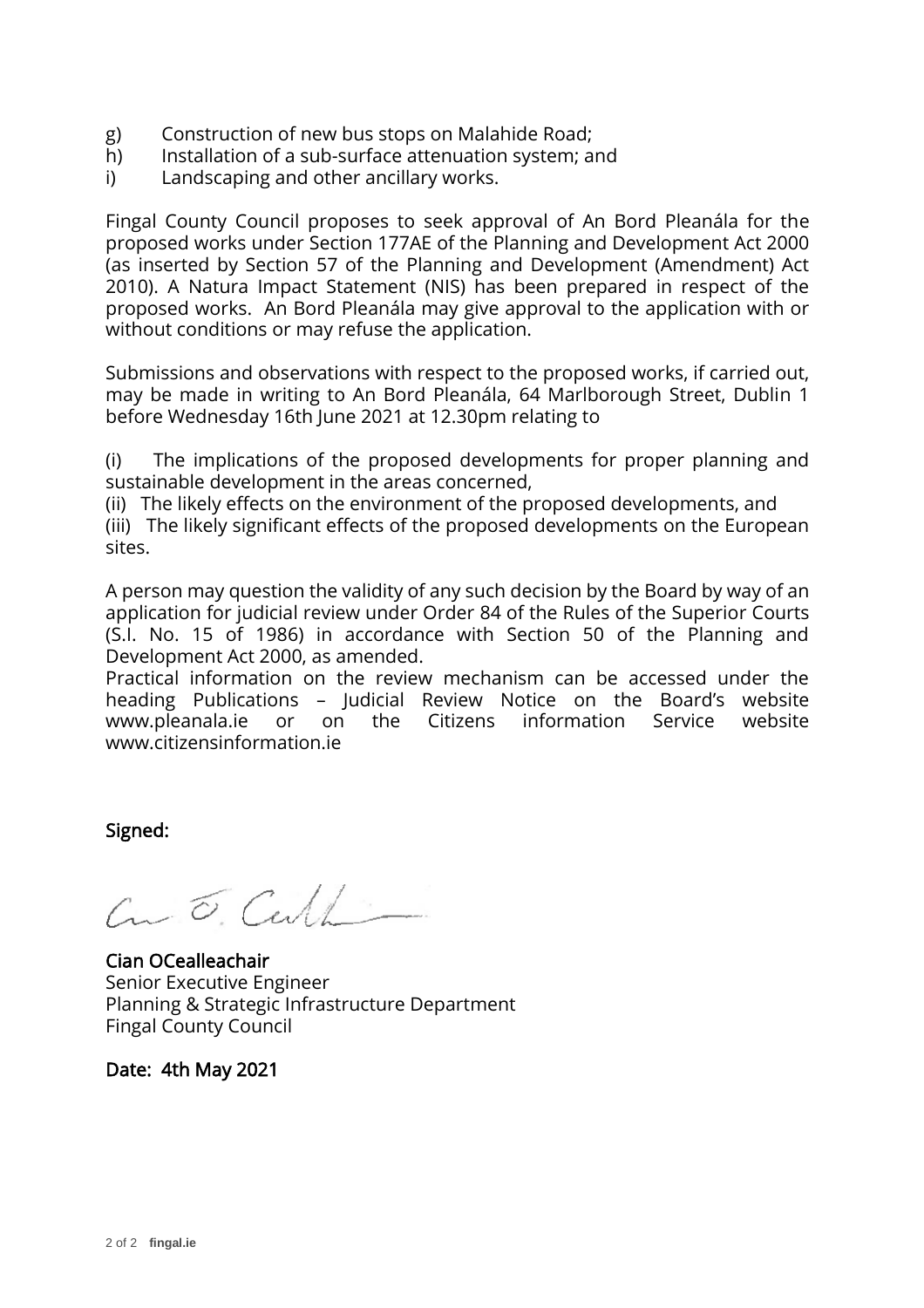

Minister for Housing Local Government and Heritage Ministers Office Department of Housing Local Government and Heritage Custom House Dublin 1 Dublin 01 W601

### RE Section 177AE (4)(b) - Prescribed Authority Notice

Dear Minister

We write to you under the provisions of Section 177AE (4)(b) of the Planning & Development Act 2000 (as inserted by Section 57 of the Planning & Development (amendment) Act 2010), on behalf of Fingal County Council (Comhairle Contae Fhine Gall), who are submitting an application to An Bord Pleanála under the provisions of Section 177AE (3) of the Planning & Development Act 2000 (as inserted by Section 57 of the Planning & Development (amendment) Act 2010).

The details enclosed herewith relate to the R132 Connectivity Project, as proposed by Fingal County Council (Comhairle Contae Fhine Gall) under the provisions of Section 177AE of the Planning & Development Act 2000, as amended.

The proposed works are to be carried out along the existing R132 situated between Lissenhall Interchange and Pinnockhill junction, to the east of Swords Town Centre. The section of road the subject of the proposed development is approximately 2.6km long.

The works will involve the following

a) Conversion of three existing intersections along the R132 (Estuary, Seatown and Malahide Road Roundabouts) to signalised intersections with 'at-grade' pedestrian and cyclist crossing points;

b) Installation of signalised toucan crossings at three separate points along the R132;

- c) Pedestrian linkages to Chapel Lane and Ashley Avenue at the proposed Chapel Lane toucan crossing;
- d) Installation of turning areas at two separate points along the R132;
- e) Carriageway alterations including the establishment of designated 3m wide bus lanes and 2m wide cycleways and 2m wide pedestrian walkways along each side of the carriageway;
- f) Reconfiguration of the Drynam Road arm of the Malahide Road Roundabout to link directly to Malahide Road as a one-way road;
- g) Construction of new bus stops on Malahide Road;
- h) Installation of a sub-surface attenuation system; and

Pleanáil Chun Cinn , Áras an Chontae, Sord, Fine Gall, Co. Bhaile Átha Cliath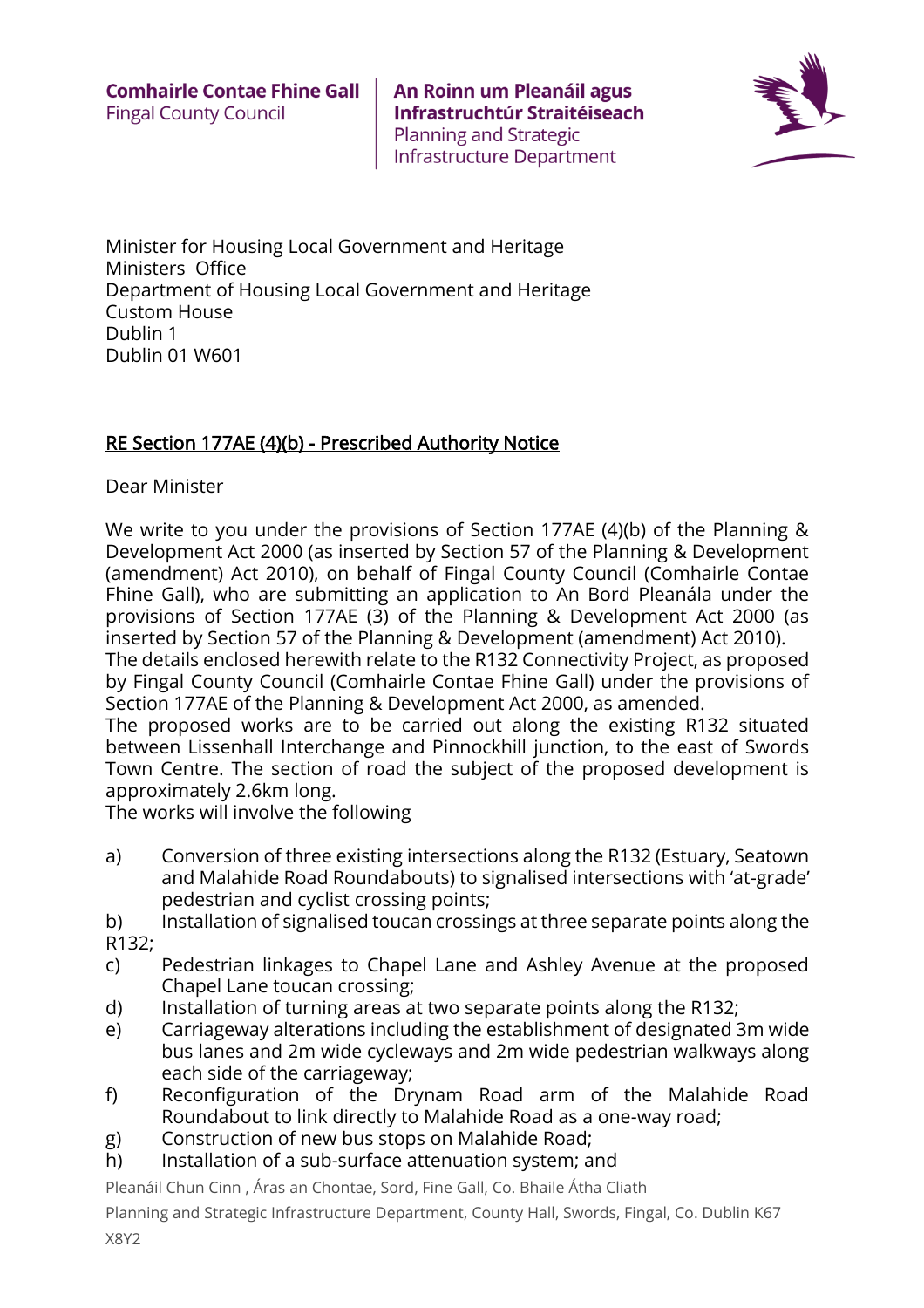i) Landscaping and other ancillary works.

Fingal County Council proposes to seek approval of An Bord Pleanála for the proposed works under Section 177AE of the Planning and Development Act 2000 (as inserted by Section 57 of the Planning and Development (Amendment) Act 2010). A Natura Impact Statement (NIS) has been prepared in respect of the proposed works. An Bord Pleanála may give approval to the application with or without conditions or may refuse the application.

Submissions and observations with respect to the proposed works, if carried out, may be made in writing to An Bord Pleanála, 64 Marlborough Street, Dublin 1 before Wednesday 16th June 2021 at 12.30pm relating to

(i) The implications of the proposed developments for proper planning and sustainable development in the areas concerned,

(ii) The likely effects on the environment of the proposed developments, and (iii) The likely significant effects of the proposed developments on the European

sites.

A person may question the validity of any such decision by the Board by way of an application for judicial review under Order 84 of the Rules of the Superior Courts (S.I. No. 15 of 1986) in accordance with Section 50 of the Planning and Development Act 2000, as amended.

Practical information on the review mechanism can be accessed under the heading Publications – Judicial Review Notice on the Board's website www.pleanala.ie or on the Citizens information Service website www.citizensinformation.ie

Signed:

 $C_{\textrm{m}}\circ C_{\textrm{c}}$ 

Cian OCealleachair Senior Executive Engineer Planning & Strategic Infrastructure Department Fingal County Council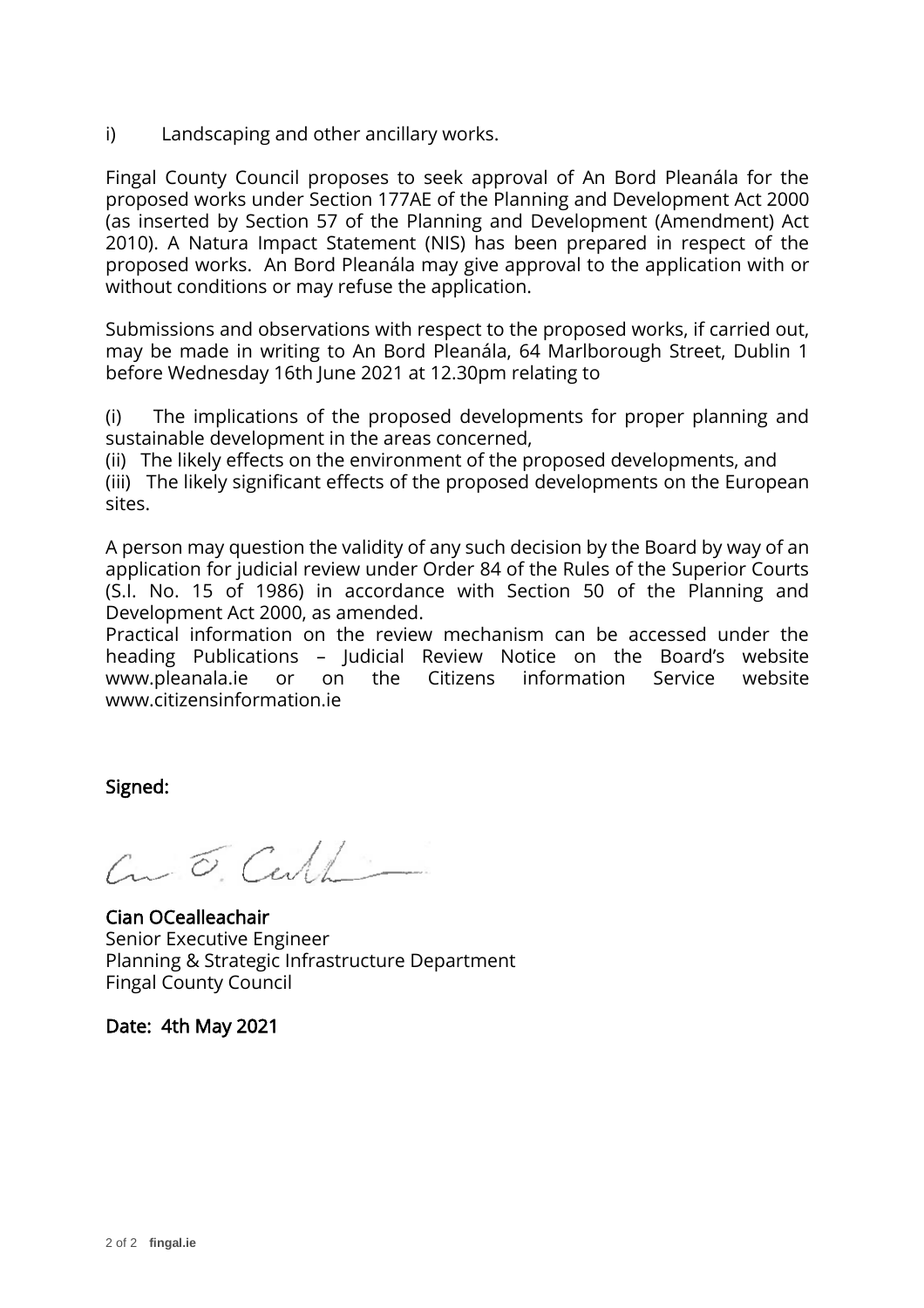

National Transport Authority Dún Scéine Harcourt Lane Dublin 2 D02 WT20

# RE Section 177AE (4)(b) - Prescribed Authority Notice

Dear Sir/Madam,

We write to you under the provisions of Section 177AE (4)(b) of the Planning & Development Act 2000 (as inserted by Section 57 of the Planning & Development (amendment) Act 2010), on behalf of Fingal County Council (Comhairle Contae Fhine Gall), who are submitting an application to An Bord Pleanála under the provisions of Section 177AE (3) of the Planning & Development Act 2000 (as inserted by Section 57 of the Planning & Development (amendment) Act 2010).

The details enclosed herewith relate to the R132 Connectivity Project, as proposed by Fingal County Council (Comhairle Contae Fhine Gall) under the provisions of Section 177AE of the Planning & Development Act 2000, as amended.

The proposed works are to be carried out along the existing R132 situated between Lissenhall Interchange and Pinnockhill junction, to the east of Swords Town Centre. The section of road the subject of the proposed development is approximately 2.6km long.

The works will involve the following

- a) Conversion of three existing intersections along the R132 (Estuary, Seatown and Malahide Road Roundabouts) to signalised intersections with 'at-grade' pedestrian and cyclist crossing points;
- b) Installation of signalised toucan crossings at three separate points along the R132;
- c) Pedestrian linkages to Chapel Lane and Ashley Avenue at the proposed Chapel Lane toucan crossing;
- d) Installation of turning areas at two separate points along the R132;
- e) Carriageway alterations including the establishment of designated 3m wide bus lanes and 2m wide cycleways and 2m wide pedestrian walkways along each side of the carriageway;
- f) Reconfiguration of the Drynam Road arm of the Malahide Road Roundabout to link directly to Malahide Road as a one-way road;
- g) Construction of new bus stops on Malahide Road;
- h) Installation of a sub-surface attenuation system; and
- i) Landscaping and other ancillary works.

Pleanáil Chun Cinn , Áras an Chontae, Sord, Fine Gall, Co. Bhaile Átha Cliath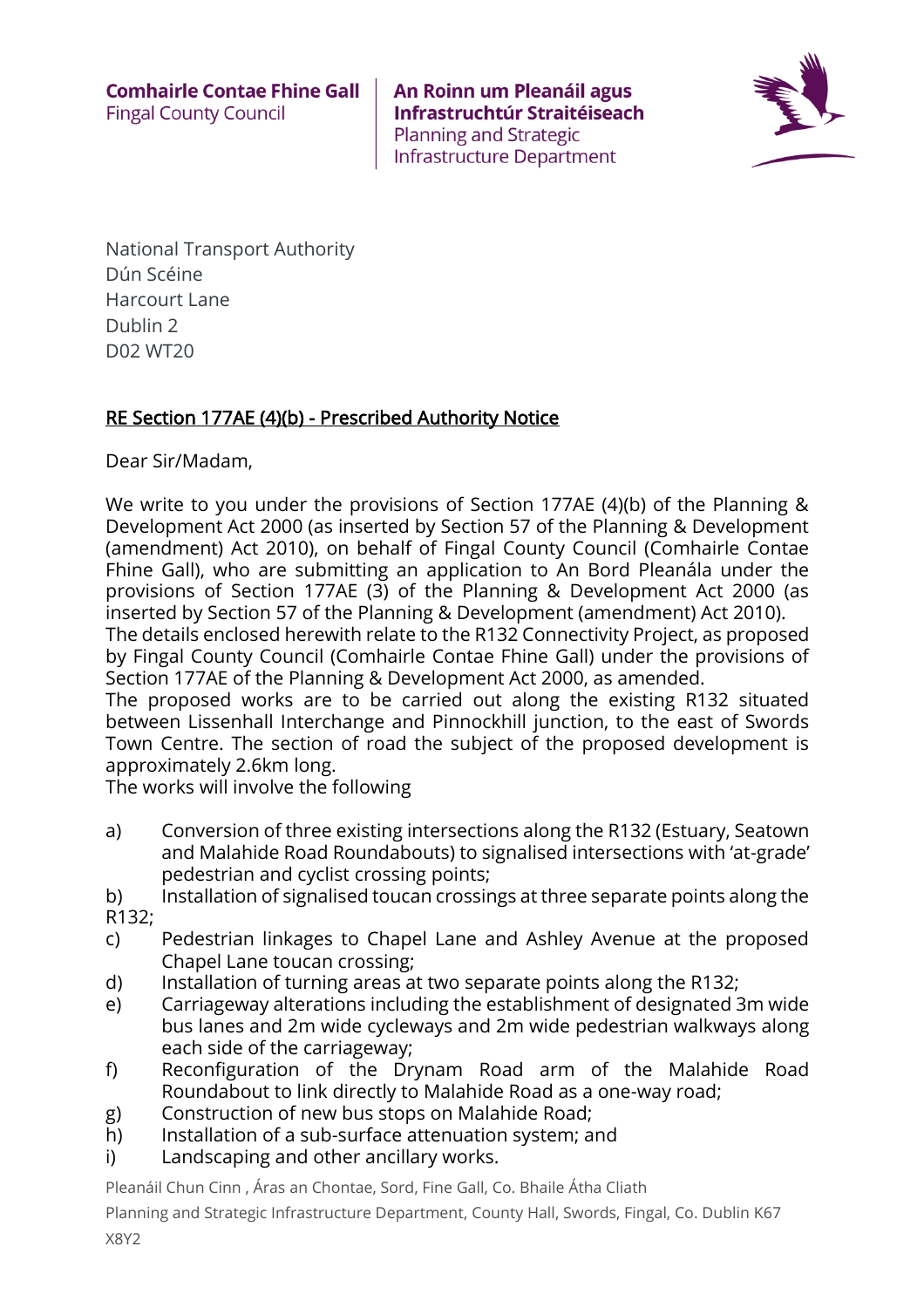Submissions and observations with respect to the proposed works, if carried out, may be made in writing to An Bord Pleanála, 64 Marlborough Street, Dublin 1 before Wednesday 16th June 2021 at 12.30pm relating to

(i) The implications of the proposed developments for proper planning and sustainable development in the areas concerned,

(ii) The likely effects on the environment of the proposed developments, and (iii) The likely significant effects of the proposed developments on the European sites.

A person may question the validity of any such decision by the Board by way of an application for judicial review under Order 84 of the Rules of the Superior Courts (S.I. No. 15 of 1986) in accordance with Section 50 of the Planning and Development Act 2000, as amended.

Practical information on the review mechanism can be accessed under the heading Publications – Judicial Review Notice on the Board's website www.pleanala.ie or on the Citizens information Service website www.citizensinformation.ie

Signed:

 $C_{\textrm{m}}\circ C_{\textrm{c}}$ 

Cian OCealleachair Senior Executive Engineer Planning & Strategic Infrastructure Department Fingal County Council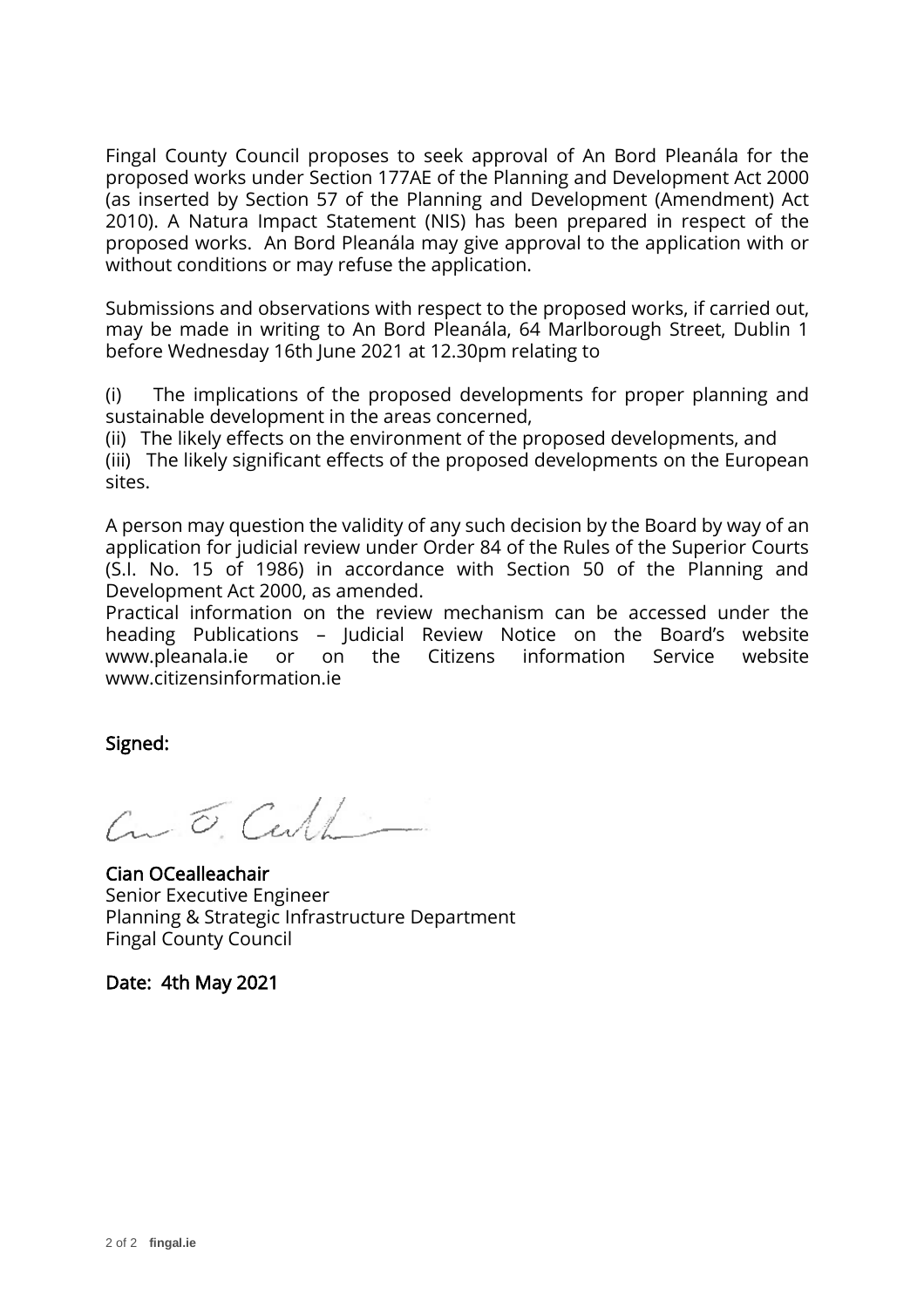

Transport Infrastructure Ireland Land Use Planning Section Parkgate Business Centre Parkgate Street Dublin 8 D08 YFF1

### RE Section 177AE (4)(b) - Prescribed Authority Notice

Dear Sir/Madam,

We write to you under the provisions of Section 177AE (4)(b) of the Planning & Development Act 2000 (as inserted by Section 57 of the Planning & Development (amendment) Act 2010), on behalf of Fingal County Council (Comhairle Contae Fhine Gall), who are submitting an application to An Bord Pleanála under the provisions of Section 177AE (3) of the Planning & Development Act 2000 (as inserted by Section 57 of the Planning & Development (amendment) Act 2010).

The details enclosed herewith relate to the R132 Connectivity Project, as proposed by Fingal County Council (Comhairle Contae Fhine Gall) under the provisions of Section 177AE of the Planning & Development Act 2000, as amended.

The proposed works are to be carried out along the existing R132 situated between Lissenhall Interchange and Pinnockhill junction, to the east of Swords Town Centre. The section of road the subject of the proposed development is approximately 2.6km long.

The works will involve the following

- a) Conversion of three existing intersections along the R132 (Estuary, Seatown and Malahide Road Roundabouts) to signalised intersections with 'at-grade' pedestrian and cyclist crossing points;
- b) Installation of signalised toucan crossings at three separate points along the R132;
- c) Pedestrian linkages to Chapel Lane and Ashley Avenue at the proposed Chapel Lane toucan crossing;
- d) Installation of turning areas at two separate points along the R132;
- e) Carriageway alterations including the establishment of designated 3m wide bus lanes and 2m wide cycleways and 2m wide pedestrian walkways along each side of the carriageway;
- f) Reconfiguration of the Drynam Road arm of the Malahide Road Roundabout to link directly to Malahide Road as a one-way road;
- g) Construction of new bus stops on Malahide Road;

Pleanáil Chun Cinn , Áras an Chontae, Sord, Fine Gall, Co. Bhaile Átha Cliath